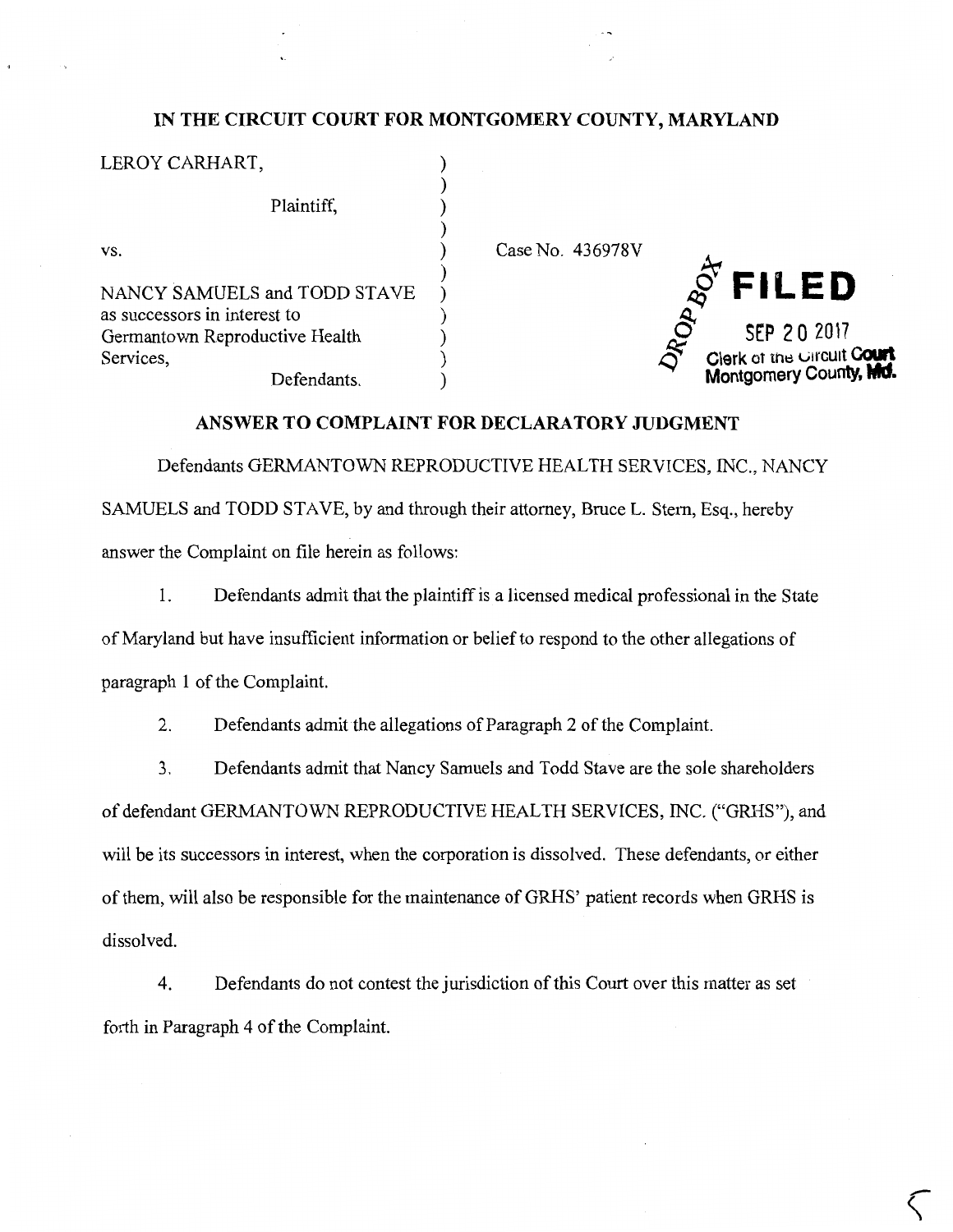5. Defendants do not contest the jurisdiction of this Court over this matter as set forth in Paragraph 5 of the Complaint.

6. Defendants agree that venue is appropriate for resolution of this dispute as set forth in Paragraph 6 of the Complaint.

7. Defendants admit the allegations of Paragraph 7 of the Complaint.

8. Defendants admit that patient records were stored at GRHS' offices and that plaintiff kept personal files at GRHS' offices. Defendant either denies or has insufficient information or belief to admit the remaining allegations of paragraph 8 of the Complaint.

9. Defendants admit that GRHS maintains the records of GRHS' patients as it is required to do under Maryland law. Defendants deny that the patients are plaintiff's patients as opposed to patients of GRHS, although plaintiff may have been the treating physician of these individuals.

10. Defendants deny the allegations of paragraph 10 of the Complaint.

11. Defendants deny the allegations of paragraph 11 ofthe Complaint.

12. Defendants neither admit nor deny the allegations of paragraph 12 of the Complaint on the basis that the factual allegations set forth in this paragraph have no bearing on the issues raised by the Complaint for Declaratory Judgment.

13. Defendants admit that GRHS has not provided its patients' medical records to plaintiff. Defendants believe that, under Maryland law, GRHS is required to maintain its patient records and that it is not authorized under applicable law and regulations to release the records to plaintiff, although requested by him.

14. Paragraph 14 contains legal conclusions that defendants are not required to admit or deny. In response, defendants state that they believe that under state regulations applicable to

2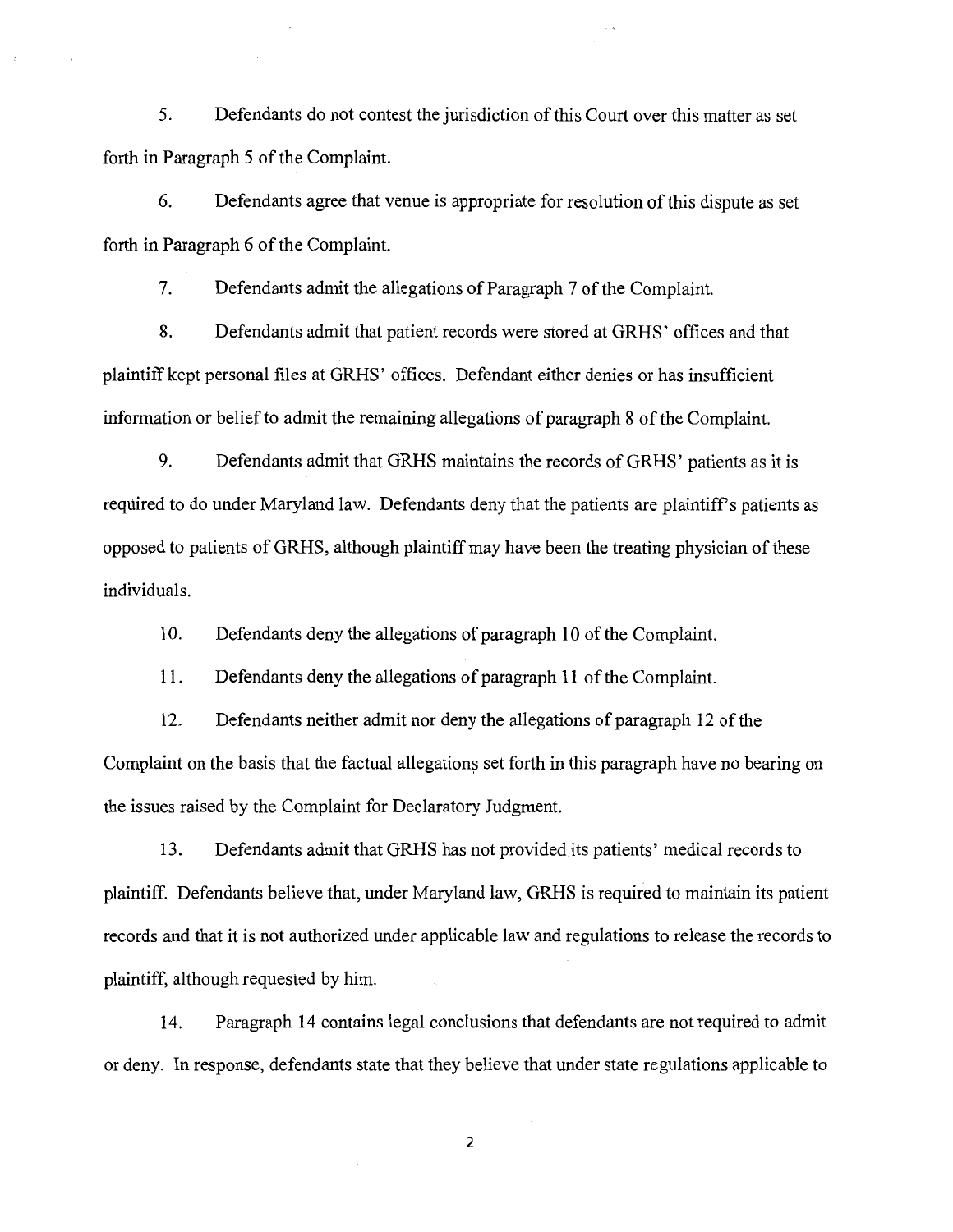health care providers, GRHS is required to maintain the patient records sought by plaintiff. See, Md. Code Regs. 10.01.16.04(c) which provides: "Medical records are the personal property of the entity providing health care and are maintained for (1) the patient, (2) medical or treatment staff, and (3) other treatment, payment, and health care operations."

15. Paragraph 15 contains legal conclusions that defendants are not required to admit or deny.

16. Paragraph 16 contains legal conclusions that defendants are not required to admit or deny.

17. Defendants deny that the patients treated by plaintiff are patients of plaintiff's as opposed to patients ofGRHS and again reiterate that they believe, under Maryland law, the obligation to maintain the records is imposed on GRHS and not plaintiff. Defendants do not deny the confidential nature of the records nor their obligation to preserve and maintain their confidentiality.

18. Defendants admit the allegations of paragraph 18 of the Complaint.

19. No response to paragraph 19 of the Complaint is required.

20. Defendants admit the allegations of paragraph 20 of the Complaint.

Defendants' Affirmative Statement Regarding Relief Sought

The defendants do not oppose the relief sought by plaintiff in his Complaint. The defendants believe, however, that under applicable Maryland law and regulations that GRHS is · required to maintain the records of its former patients, even after its closure, and that GRHS cannot unilaterally transfer that responsibility to plaintiff. If the Court determines that GRHS may transfer these records to plaintiff, defendants will abide by the Court's order if GRHS and

3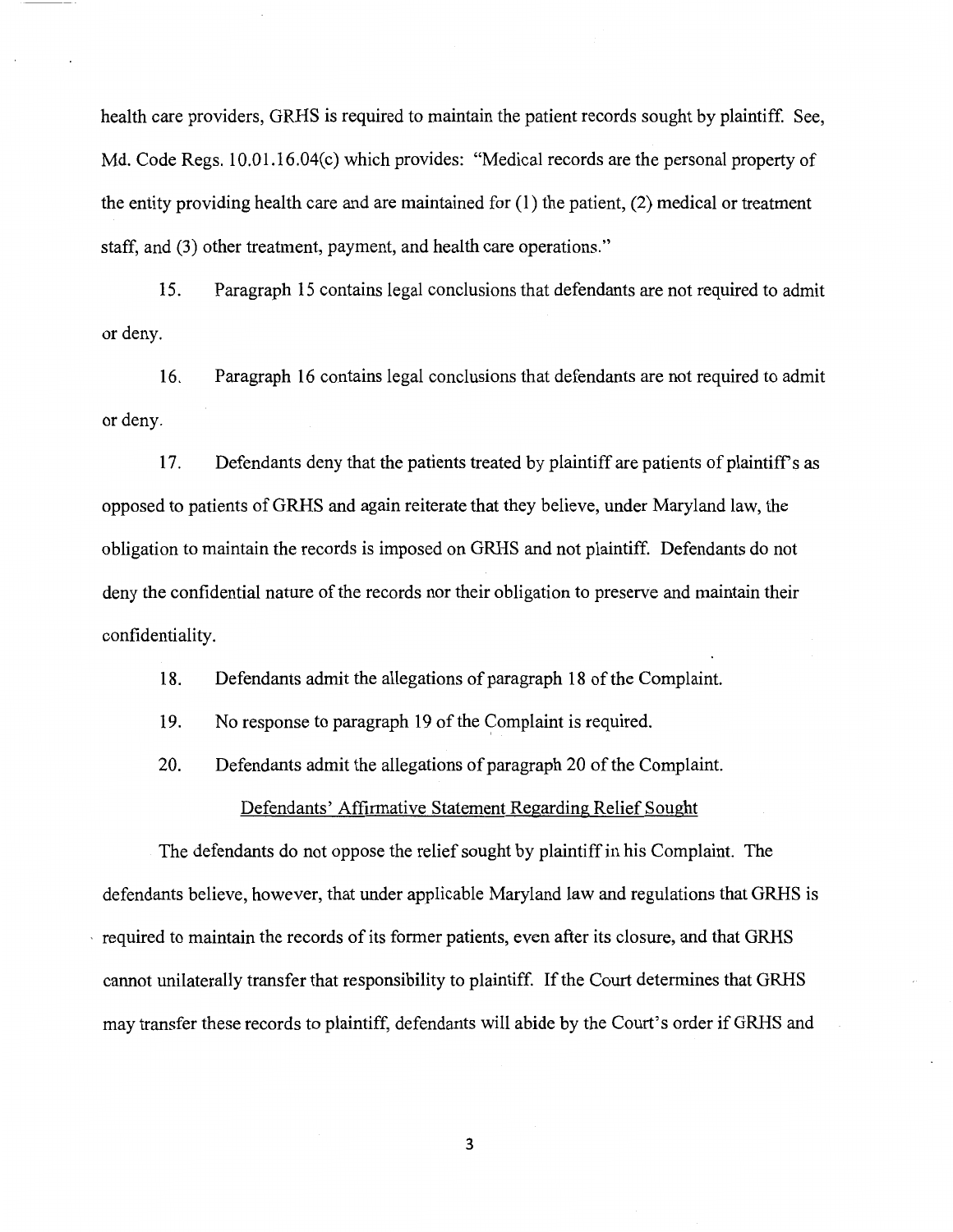the defendants are relieved from liability therefrom and their legal obligation to maintain and preserve the confidential nature of these records is ended by the Court.

Respectfully submitted, Bruce L. Stern, Esg.

20 Courthouse Square, Suite 213 Rockville, Maryland 20850 (301) 444-4660 (Telephone) (301) 444-4666 (Facsimile) bruce@sternlegal.net Attorney for Defendants